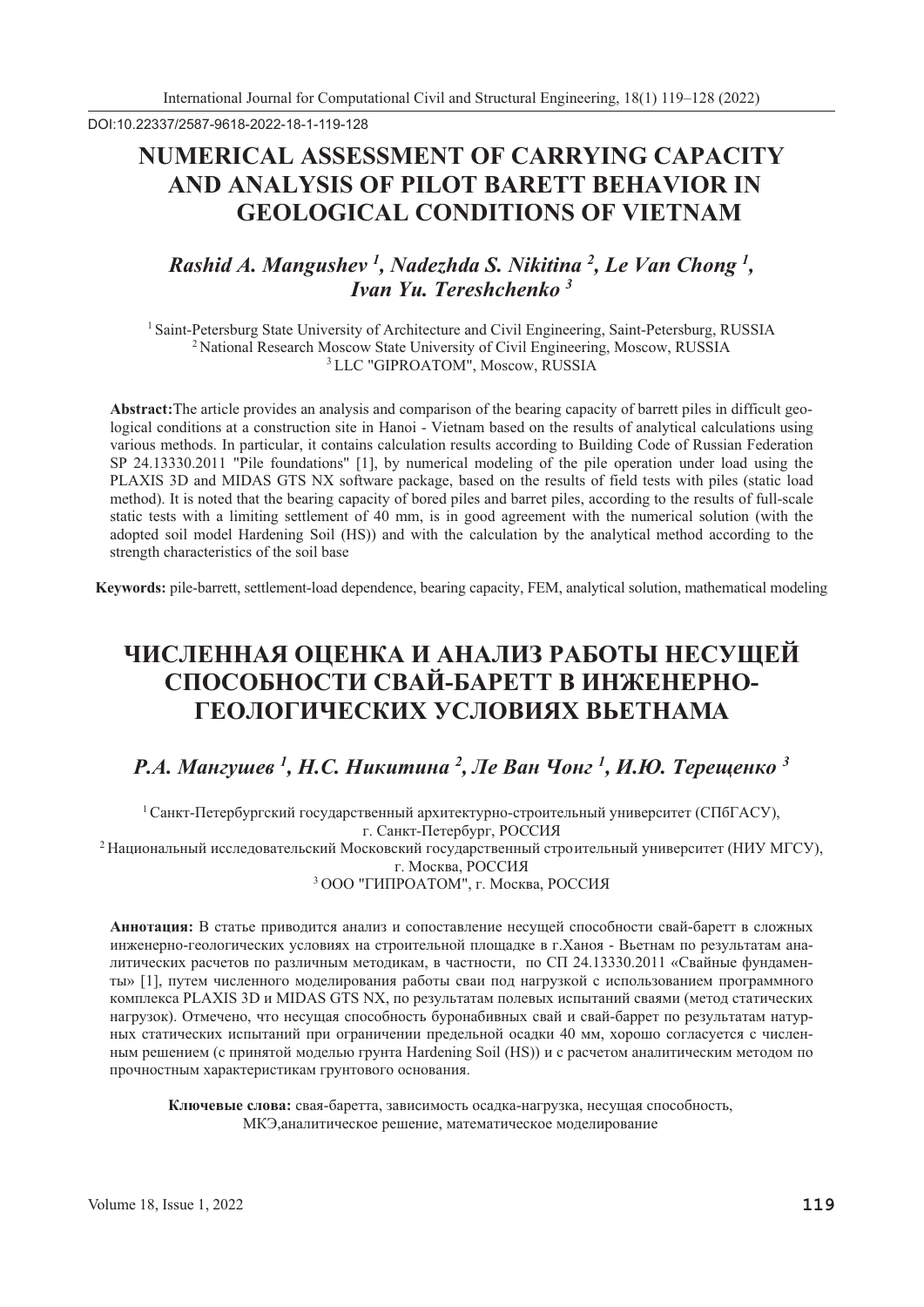### **INTRODUCTION**

Currently, high-rise buildings are being actively erected in large metropolitan areas of the world [4]. At the same time, the constructive safety of these structures is largely ensured by a reliable foundation, including during construction on soft soils [14]. The choice of the type of foundation is a very important stage, and it is made at the design stage on the basis of geological survey documents. The foundation structure requires a significant part of the cost of a high-rise structure.

Features of geotechnical conditions define special requirements for the design of zero cycle structures for such facilities [5]. In this regard, barrett piles are increasingly used as deep foundations, which can perceive significant longitudinal and transverse forces due to the increased bearing capacity both in material and in soil compared to alternative types of pile foundations [6].

To calculate the bearing capacity of bored piles on the ground and before testing the piles with a static load, one should assign the main structural parameters of the underground structure and apply various calculation methods of analytical and numerical calculations for limit states [4] at the stage of preliminary design of pile foundations.

In this regard, it is important to carry out a comparative analysis of the results of numerical modeling of the interaction of the bearing capacity of barrett piles in soft soils using various soil models (MC and HS) in the PLAXIS 3D, MIDAS GTS NX software systems and analytical calculations in accordance with the results of field tests [ one].

Many scientists have dealt with the design and operation of barrett foundations, including in conditions of soft soils [8–13]. At the same time, it should be taken into account that a special approach is required to calculate the bearing capacity of piles, taking into account the stressstrain state of the enclosing soil mass [9,13,14].

Such a comparative analysis was carried out during the construction of a high-rise building with a developed underground part in the city of Hanoi, Vietnam where, as foundations, barrettes with a section of 800x2800 mm and a length of 37 meters were designed.

#### **MATERIALS AND METHODS**

According to the results of geological surveys, the explored depth of the foundation at the construction site in Hanoi - Vietnam has a depth of 61 m and consists of 9 soil layers. Physicomechanical and strength characteristics of soils are shown in Table 1.

| Layer<br>Number | Soil                   | h, m  | $\gamma$ , kN/m <sup>3</sup> | $I_L$                    | $\mathcal{C}$ | $\varphi$ , de-<br>gree  | c,<br>kPa                | $E$ , MPa |
|-----------------|------------------------|-------|------------------------------|--------------------------|---------------|--------------------------|--------------------------|-----------|
|                 | Bulk packed soil       | 1.6   | 16.00                        | $\overline{\phantom{a}}$ | ۰             | $\overline{\phantom{a}}$ |                          |           |
| 2               | Fluid clay             | 16.1  | 17.00                        | 1.408                    | 1.246         | 6.30                     | 7.00                     | 1.50      |
| 3               | Fine sand              | 5.1   | 19.00                        | 0.350                    | 0.771         | 30.00                    | $\overline{\phantom{a}}$ | 13.5      |
| $\overline{4}$  | Fluid-plastic clay     | 10.2  | 17.20                        | 0.811                    | 1.171         | 18.00                    | 9.10                     | 15.0      |
| 5               | Fine sand              | 3.0   | 19.20                        | 0.350                    | 0.746         | 30.00                    | $\overline{\phantom{0}}$ | 13.5      |
| 6               | Soft-plastic loam      | 3.4   | 17.80                        | 0.695                    | 1.002         | 7.40                     | 9.60                     | 5.00      |
| 7               | Fine sand              | 1.0   | 19.10                        | 0.035                    | 0.755         | 30.00                    | -                        | 13.5      |
| 8               | Fluid-plastic loam     | 4.8   | 17.50                        | 0.930                    | 1.082         | 8.00                     | 9.50                     | 3.00      |
| 9               | Gravel and pebble soil | >15.8 | 20.10                        | 0.300                    | 0.524         | 38.00                    | 2.00                     | 50.0      |

**Table 1. Physical and mechanical properties of soils**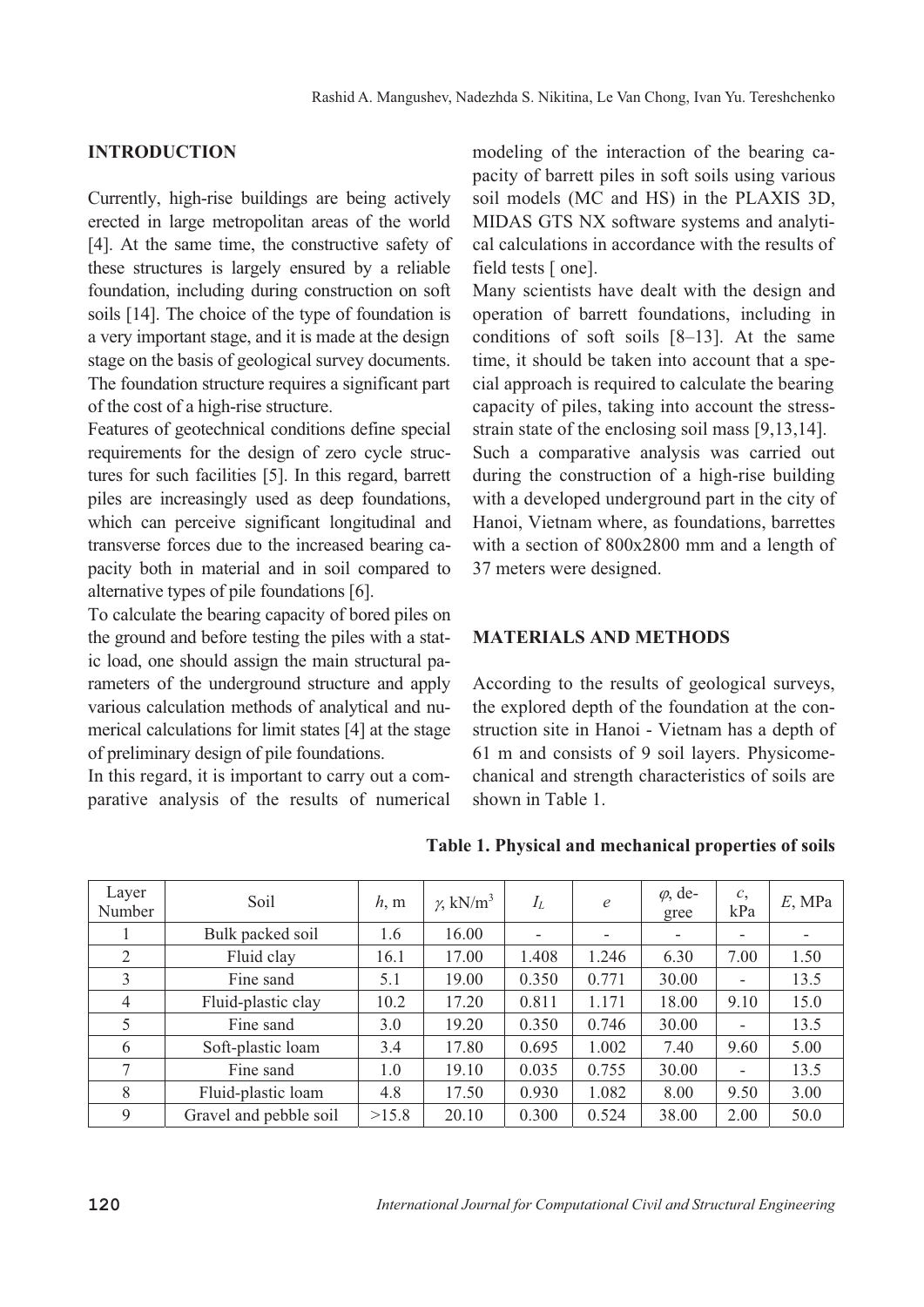The barrette pile operates under indentation load within a depth of 37.00 m, from an elevation of -14.90 m to -51.90 m.

In accordance with Russian standards [1], the bearing capacity of hanging piles is determined depending on the physical and mechanical properties of the foundation soil and the depth of the pile. In accordance with paragraph 7.2.6 [1] it is presented in the following general form:

$$
F_d = f(I_L, e, D, L),\tag{1}
$$

where  $I_L$  is a soil flow rate:

 *e* is soil porosity coefficient;

*D* is pile trunk diameter, m;

 *L* is pile-laying depth in the ground, m

The correct choice of the base soil model and its input parameters is of particular importance [7] In numerical geotechnical modeling.

We performed mathematical modeling of the test step by step in several stages:

1. Formation of the initial stress-strain state of the soil mass;

2. Development of the foundation pit;

3. Arrangement of barret piles;

4. Loading of the barrette (see Fig. 1).

A gradual application of a vertical indentation load to the experimental barrette was carried out by 2500 kN at each stage.

Mathematical modeling of changes in the stress-strain state of the soil mass in the process of virtual testing of the experimental barrette pile was carried out using the geotechnical software PLAXIS 3D and MIDAS GTS NX in a spatial setting.

The software package implements several soil models, in particular: Mohr-Coulomb model (MC, Coulomb-Mohr model), Soft Soil Model (soft soil model), Hardening Soil Model (hardening soil model), Soft Soil Creep (soft soil model with taking into account creep), Hardening Soil with Small Strain (model of hardening soil taking into account the stiffness of small deformations), Modified Cam-clay (modified model of Cam-clay, MCC), etc.

It is known that each of these models has its own advantages and disadvantages. In more detail, we considered two models most often used in geotechnical design:

- ideal-elastoplastic model Mohr-Coulomb;

- Elastoplastic model of the hardening soil Hardening Soil.



*Figure 1. FE model: a) PLAXIS 3D; b) MIDAS GTS NX* 

After assigning the parameters of the pile foundation, full-scale tests with the vertical static load of a single barrette with a section of 800x2800 mm and a length of 37 meters were made and carried out at the construction site. The tests were carried out in accordance with Standard of Rusian Federation GOST 20276-2012 [3] using hydraulic jacks using the Top-Down method up to a maximum  $load of N = 30 MN$ 

#### **TEST RESULTS AND COMPARISON**

Based on the results of full-scale tests, we construct graphs of the dependence of settlement on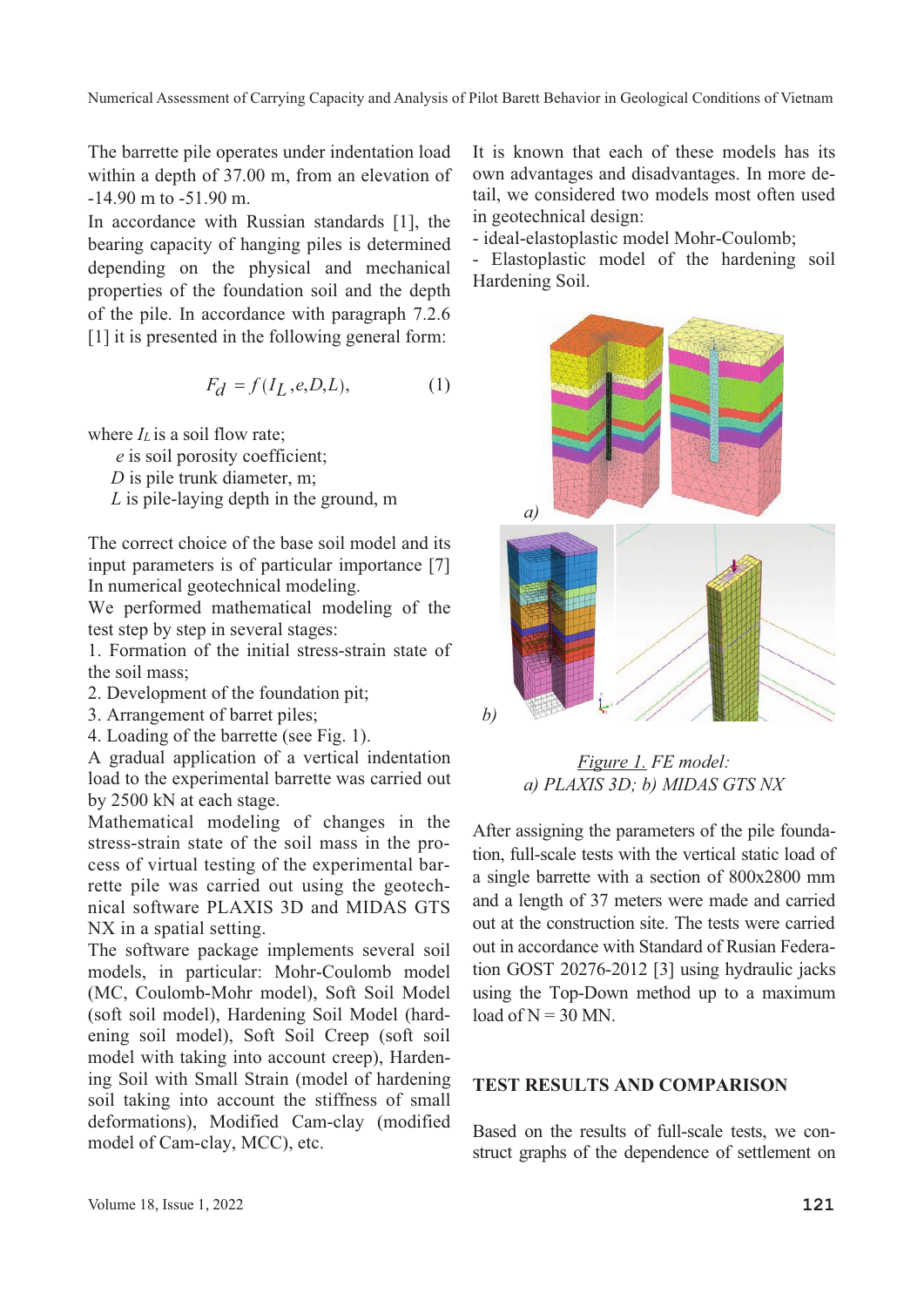time for each stage of the load [14]. The condition of the maximum settlement of the pile head under a load of 40 mm is achieved at a vertical load  $F_{d,site}$  = 27500 kN (see Fig. 2). This value is taken as the bearing capacity of the barrette on the ground.

Analytical calculations have shown the value of the total bearing capacity of this barrette equal to  $F_{d,calc1} = 27285$  kN. At the same time, 77% fell on the heel of the pile and only 23% on the side surface.

Considering the significant thickness of weak soils with a low modulus of deformation within the barrett trunk, we note that the pile settlement under load will play a significant role in the formation of

its overall bearing capacity. Therefore, it was decided to limit the bearing capacity on the ground by the maximum settlement of a single pile, equal to 40 mm, similar to field and numerical tests in accordance with the provisions of the Russian Geotechnical Construction Standard [2].

The deformed model diagram and vertical displacements at an intermediate stage of testing (at  $P = 20,000$  kN) for various soil models are shown in Figures 3-4.

Table 2 presents the results of determining the bearing capacity of a barrette on the ground by analytical and numerical methods in comparison with the results of field tests.



*Figure 2. Results of full-scale static tests of barrette piles* 



*Figure 3. Deformed state and vertical displacements of the FE model in PLAXIS 3D: a) Mohr-Coulomb; b) Hardening Soil*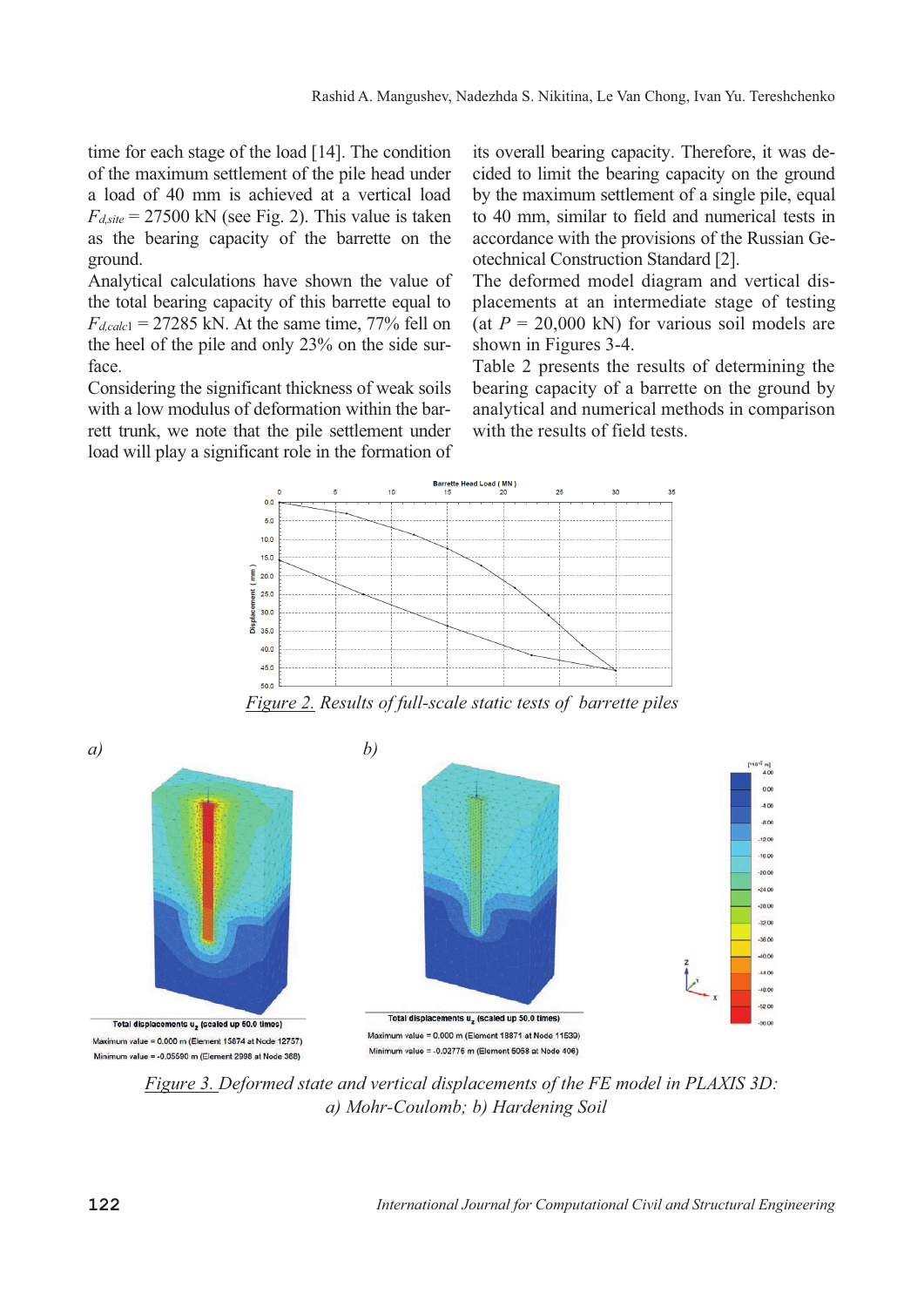Numerical Assessment of Carrying Capacity and Analysis of Pilot Barett Behavior in Geological Conditions of Vietnam



*Figure 5. Deformed state and vertical displacements of the FE model in MIDAS GTS NX: a) Mohr-Coulomb; b) Hardening Soil* 

|                      | Methodology for calculating the bearing capacity of<br>piles on the ground | Bearing capacity of the<br>pile on the ground, kN |  |  |
|----------------------|----------------------------------------------------------------------------|---------------------------------------------------|--|--|
|                      | Field test results, F <sub>d,site</sub>                                    | 27500                                             |  |  |
|                      | Analytical classical method [1], $F_{d, calc1}$                            | 27285 $(-1\%)$                                    |  |  |
| Considering          | PLAXIS 3D software for Hardening Soil, $F_{dI,HS}$                         | 23700 (-13,8%)                                    |  |  |
| unloading            | MIDAS GTS NX software for Hardening Soil, Fd2, HS                          | 23600 $(-14\%)$                                   |  |  |
| Taking into          | PLAXIS 3D software for Mohr-Coulomb, Fal, MC                               | 14500 $(-47\%)$                                   |  |  |
| account<br>unloading | MIDAS GTS NX software for Mohr-Coulomb, Fd2,MC                             | $16440(-40\%)$                                    |  |  |

The combined load-settlement graph for the various considered methods for determining the bearing capacity of the barrette is shown in Figure 5.

Thus, the results of field tests of the bearing capacity of barrette piles with a section of 800×2800 mm and a length of 37 m in comparison with the results of numerical and analytical calculations using various programs showed the following:

• for 13.8 - 14.0%, the results of field tests turned out to be higher than the bearing capacity of the piles than in the numerical modeling in PLAXIS 3D and MIDAS GTS NX programs using the HS model;

• for  $40.0 - 47.0\%$ , the results of field tests turned out to be higher than the bearing capacity of piles in numerical modeling in PLAXIS 3D and MIDAS GTS NX programs using the MC model;

• 1.0% higher than the bearing capacity of piles, calculated from the results of analytical methods using tabular soil resistance [1].

It is clearly seen from the given example that the results of mathematical modeling of testing a barrette in a deep pit differ significantly from the graphs of barrett displacement under static load when using different soil models (MC and HS). This discrepancy can be explained by the fact that after the development of the bottom of the pit, part of the subgrade is unloaded and the subsequent loading is performed along the secondary branch "unloading-reloading", which is not taken into account in the MC model.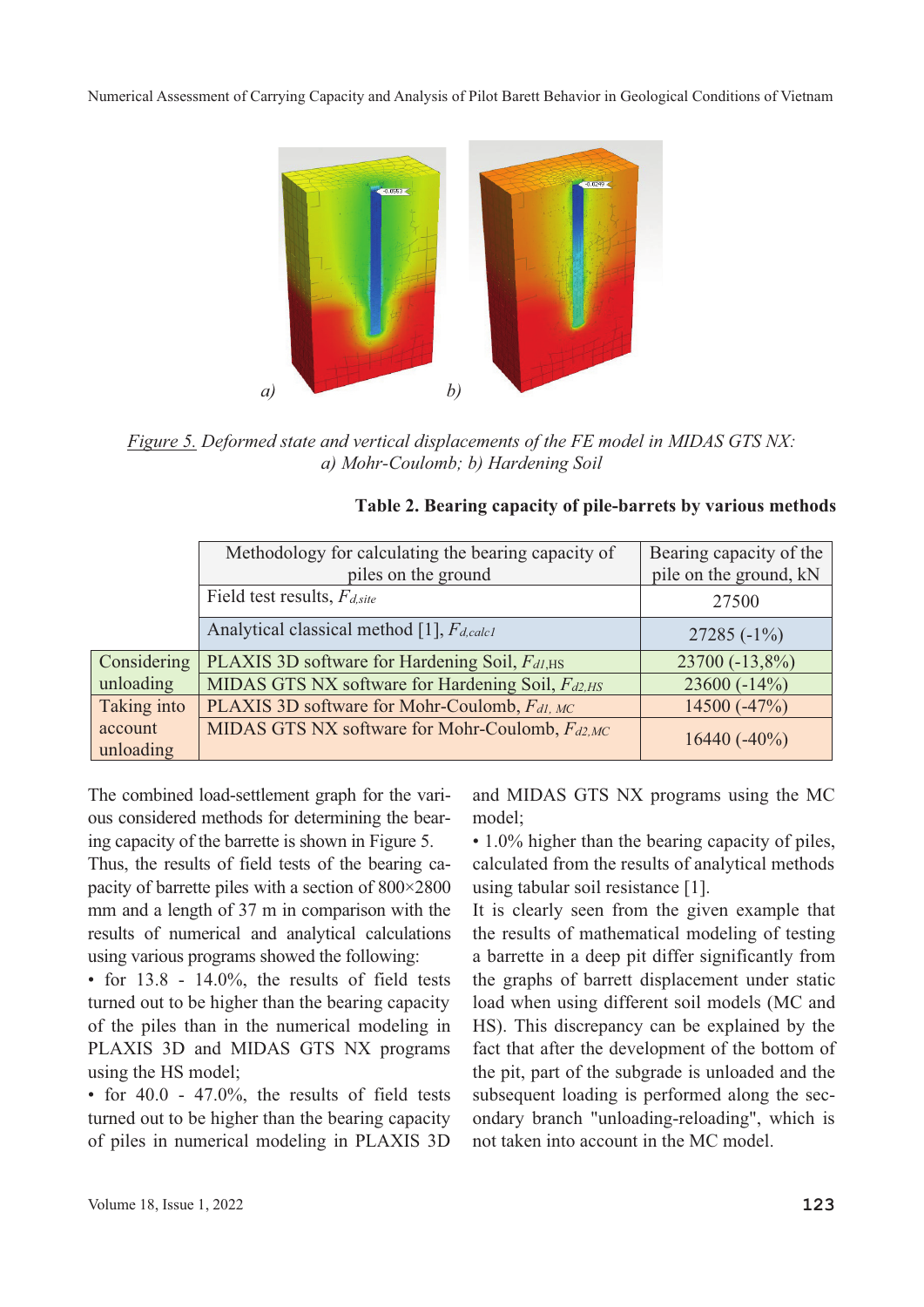

*Figure 6. Combined diagram Load vs. Settlement* 

#### **CALIBRATION OF GEOMECHANICAL MODEL PARAMETERS**

Comparison of the calculation results using the Hardening Soil model showed good convergence in bearing capacity with field data (Table 2). At the same time, the model developed in the Midas GTS NX software package most accurately describes the behavior of the barrett under load (Fig. 5). However, the graphs begin to diverge in the range of loads of 15000-25000 kN, in which the piles are supposed to work as part of the foundation of a high-rise building. Therefore, in order to obtain reliable results in further geotechnical calculations, it is necessary to adjust the parameters of the mathematical model.

The characteristics of the soil and the characteristics of the contact elements along the barrettsoil boundary make a significant contribution to the nature of the load-settlement curve.

Russian standards [2] do not allow adjusting the strength parameters of soils for calculations based on the first limiting state. The deformation parameters of the model depend on the strength [15]; therefore, the model was calibrated by adjusting the interface elements.

Judging by the graph of the numerical test (Fig. 6), weak soil layers subjected to plastic flow during shear along the "pile-soil" boundary after reaching the load value of 15,000 kN. Part of the efforts are transferred to stronger and tougher soils, in particular, gravel-pebble soil, within which the calibration of the parameters of work on the lateral surface was carried out.

In the software package Midas GTS NX, the deformation and strength characteristics of the "interface" elements were assigned taking into account the coefficient of strength and stiffness reduction at the material boundary  $R =$ 0.6 for all types of soils, adopted in accordance with the Russian code of rules for pile foundations [1]. However, there is no value of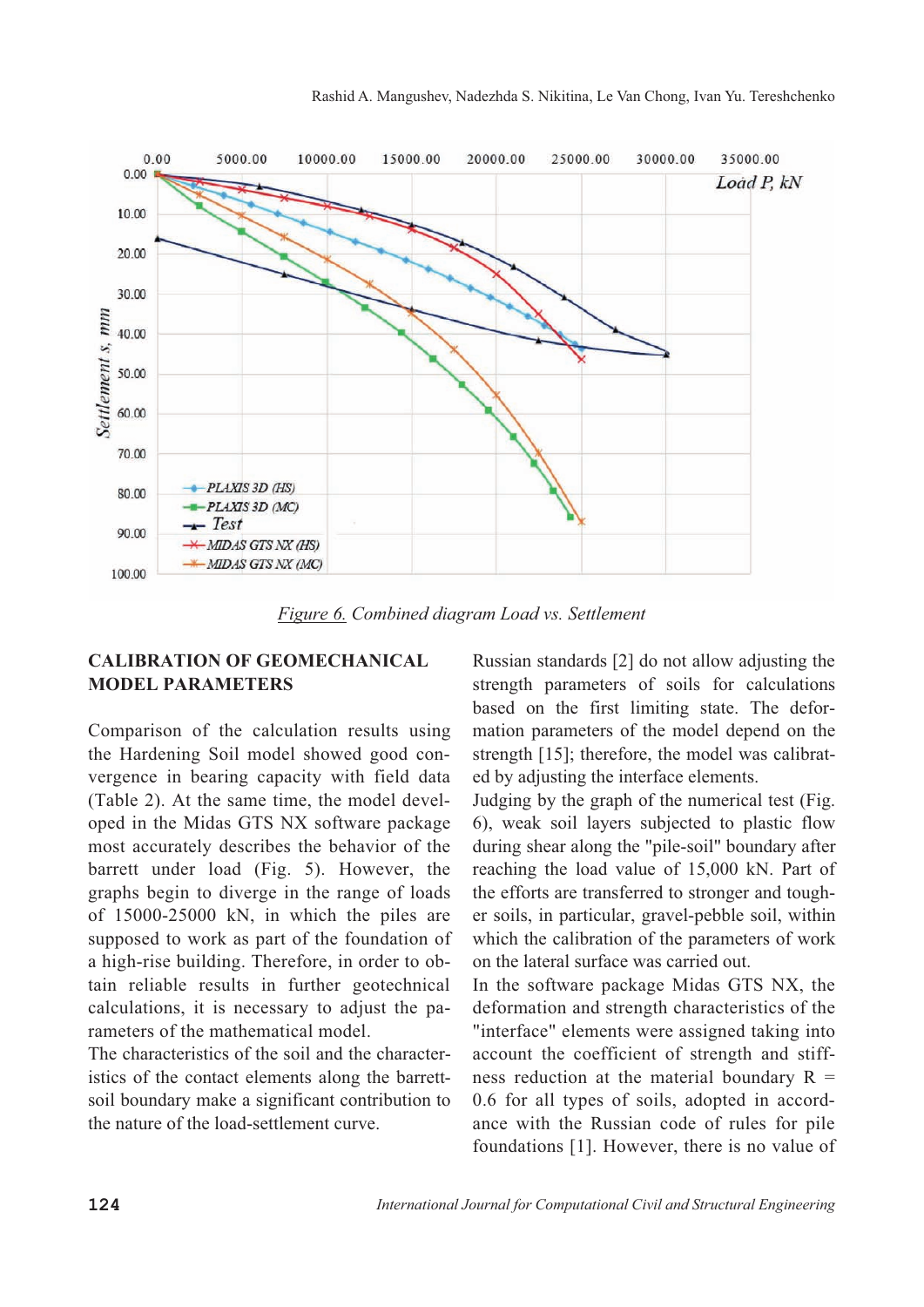Numerical Assessment of Carrying Capacity and Analysis of Pilot Barett Behavior in Geological Conditions of Vietnam

the coefficient of work on the lateral surface of the piles for coarse-grained soils and it is proposed to determine it empirically in the document [1].

The work on the side surface of the barrette in coarse soil is better than in sand, given its structure. After adjusting the parameters of the interface elements, taking into account  $R = 0.8$  within the gravel-pebble soil (Fig. 6). It was possible to almost accurately describe the behavior of the barrette under load (Fig. 7).



*Figure 6. Assigned R-factors after calibration and calculation results* 



*Figure 7. Load vs.settlement plots based on the results of the corrected model calculation and the results of field tests*

#### **CONCLUSIONS**

As a result of the studies, it was found that modeling the bearing capacity of a pile-barrets with a section of 800x2800 mm and a length of 37 meters along the soil, performed in a software package using the HS model for soil conditions in Hanoi, Vietnam, showed values close to the results of static field tests.

The presented method of numerical calculations using the HS soil model in the PLAXIS 3D and MIDAS GTS NX programs describes the results of static field tests for construction sites with a large thickness of soft soils with sufficient accuracy for practical purposes.

To perform the final numerical calculations of the pile foundations of high-rise buildings, it is necessary to calibrate the numerical model based on the results of field tests. It is recommended to adjust the parameters of the interface elements for the "barrette-ground" contact. The value of the coefficient of reduction of strength and stiffness of contact elements for barrett in coarse soils is recommended to be used higher than in sands.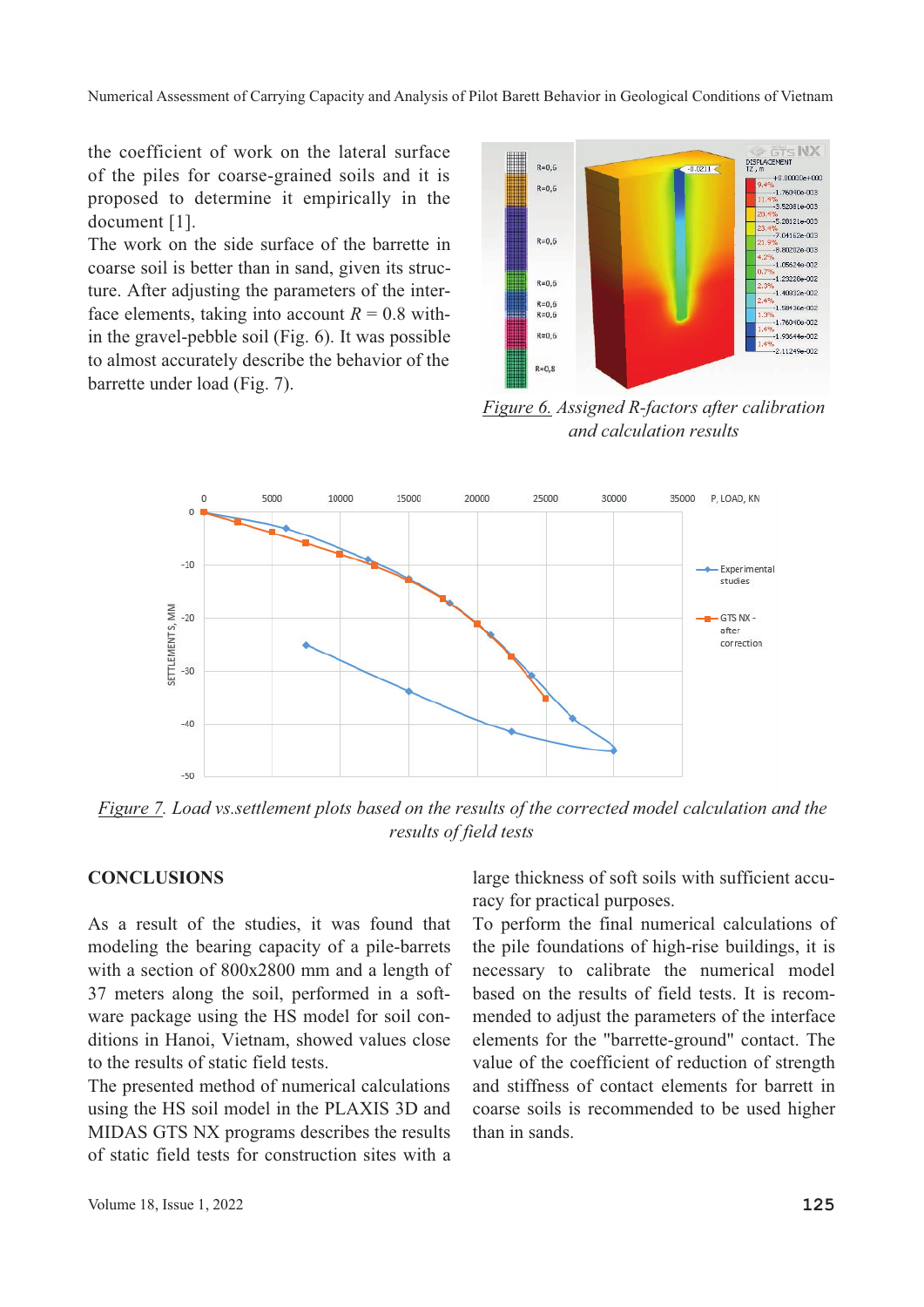## **REFERENCES**

- 1. Building Code of Russian Federation SP 24.13330.2011. Svod pravil. Svaynyye fundamenty. Aktualizirovannaya redaktsiya SNiP 2.02.03-85. [SP 24.13330.2011. Pile foundations. Updated edition of SNiP 2.02.03-85]
- 2. Building Code of Russian Federation SP 22.13330.2016. Svod pravil. Osnovaniya zdaniy i sooruzheniy. Aktualizirovannaya redaktsiya SNiP 2.02.01-83\*. [SP 22.13330.2016 Soil bases of buildings and structures. Updated edition of SNiP 2.02.01-83\*].
- 3. Standard of Russian Fedration GOST 20276-2012. Grunty. Metody polevogo opredeleniya kharakteristik prochnosti i deformiruyemosti. [GOST 20276-2012. Soils. Field methods for determining the strength and strain characteristics]
- 4. **Shulyat'yev, O. A.** Osnovaniya i fundamenty vysotnykh zdaniy : Nauchnoye izdaniye [Soils and foundations of high-rise buildings: Scientific publication] / O. A. Shulyat'yev.  $-2<sup>nd</sup>$  edition, remastered and added. - Moscow : Publishing house ASV, 2020. - 442 p.
- 5. Proyektirovaniye osnovaniy, fundamentov i podzemnykh sooruzheniy: uchebnoye i prakticheskoye posobiye [Design of soils, foundations and underground structures: educational and practical manual] / R. A. Mangushev, A. I. Osokin, V. V. Konyushkov [i dr.].; Under ed. corr. member of RAACS, Dr. of Tech. Sc., Professor R.A. Mangushev. - Moscow: Publishing house ASV, 2021. - 632 p.
- 6. Svai i svaynyye fundamenty. Konstruirovaniye, proyektirovaniye, tekhnologii [Piles and pile foundations. Designing, designing,

technologies] / R. A. Mangushev, A. L. Gotman, V. V. Znamenskiy, A. B. Ponomarev; Under ed. corr. member of RAACS, Dr. of Tech. Sc., Professor R.A. Mangushev.  $2<sup>nd</sup>$  edition. Moscow : Publishing house ASV, 2018. – 320 p.

- 7. Osnovy chislennogo modelirovaniya v mekhanike gruntov i geotekhnike: uchebnometodicheskoye posobiye [Fundamentals of numerical modeling in soil mechanics and geotechnics: teaching aid] / A. Z. Ter-Martirosyan, V. V. Sidorov, Ye. S. Sobolev, I. N. Luzin – Moscow : Publishing MISI – MGSU, 2020. – 91 p.
- 8. **Mangushev, R. A.** Analytical and numerical methods for determining the carrying capacity of a pile barett on weak soils in deep pits / R. A. Mangushev, N. S. Nikitina, Le Chung Khiyeu, I. YU. Tereshchenko. // IJCCSE. 2021. – Vol. 17, No 3. - Pp. 94-101.
- 9. **Mangushev, R. A.** Evaluation and analysis of bearing capacity of bores piles and deep laid pile-barrette for a high-rise building on loose grounds based on calculations and field tests / R. A. Mangushev, N. S. Nikitina // IJCCSE. 2018. – Vol. 14, No 2. - Pp. 109-116.
- 10. **Mangushev, R. A.** Chislennyye, analiticheskiye i polevyye metody otsenki nesushchey sposobnosti svay i svay-barret glubokogo zalozheniya v slabykh gruntakh Sankt-Peterburga [Numerical, analytical and field methods for assessing the bearing capacity of piles and pile-barrets of deep laying in soft soils of St. Petersburg] / R. A. Mangushev // Proceeding of International Conf.; SPbGASU. – SPb., 2012. - Pp. 44-52.
- 11. **Sidorov, V. V.** Issledovaniye vzaimodeystviya barret s osnovaniyem s uchetom ikh razmera i formy [Research of interaction of a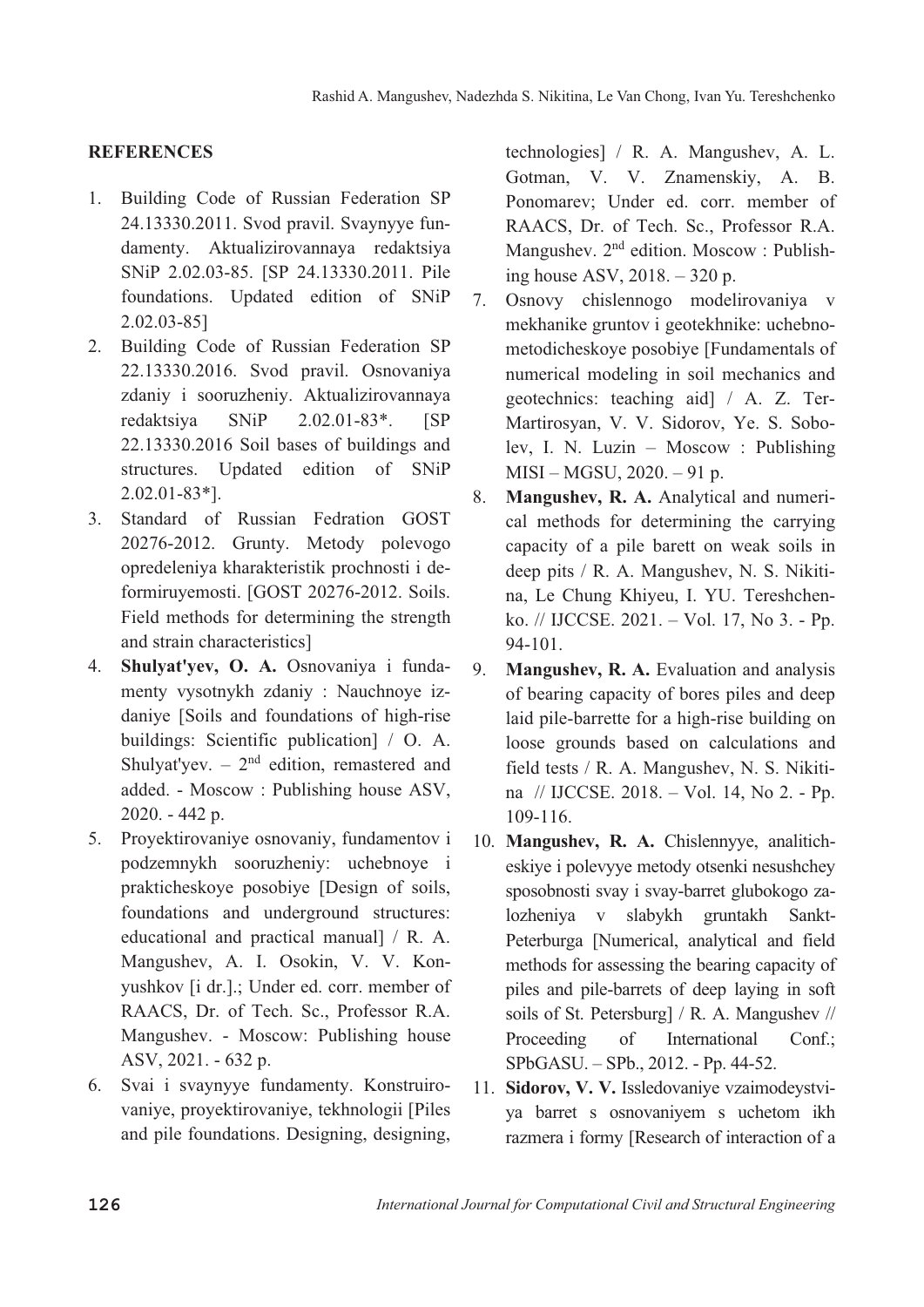barret with a base taking into account their size and shape] / V. V. Sidorov, K. YU. Stepanishchev // Vestnik PNIPU. Stroitel'stvo i arkhitektura. – 2017. - No 3. – 78-88.

- 12. **Rybnikova, I. A** Opyt primeneniya barettnykh fundamentov [Experience of using barrette foundations] / I. A. Rybnikova, A. M. Rybnikov// Vestnik Belgorodskogo gosudarstvennogo tekhnologicheskogo universiteta im. V.G. Shukhova. - 2016. - No 4. - Pp. 23-27.
- 13. **Van Thanh Tran** Studying and calculating the bearing capacity of barrette piles based on comparison with O-cell test / Van Thanh Tran // Tạp chí Xây dựng Việt Nam 59 (625). - Pp. 232-236.
- 14. **Schanz T., Vermeer P.A., Bonnier P.G.** The hardening soil model: formulation and verification // Proceedings of the International Plaxis symposium "Beyond 2000 in computational geotechnics". Rotterdam: Balkema, 1999 P. 281–296.

#### СПИСОК ЛИТЕРАТУРЫ

- 1. СП 24.13330.2011. Свод правил. Свайные фундаменты. Актуализированная редакция СНиП 2.02.03-85.
- 2. СП 22.13330.2016. Свод правил. Основания зданий и сооружений. Актуализированная редакция СНиП 2.02.01-83\*.
- 3. ГОСТ 20276-2012. Грунты. Методы полевого определения характеристик прочности и деформируемости.
- 4. Шулятьев, О. А. Основания и фундаменты высотных зданий: Научное издание / О. А. Шулятьев. Изд. 2-е, перераб. и доп. -М.: Издательство АСВ, 2020. - 442 с.
- 5. Проектирование оснований, фундаментов и подземных сооружений: учебное и

практическое пособие / Р. А. Мангушев, А. И. Осокин, В. В. Конюшков [и др.].; Под ред. чл.-корр. РААСН, д-ра техн. наук, профессора Р.А. Мангушева. - М.: Издательство АСВ, 2021. - 632 с.

- 6. Сваи и свайные фундаменты. Конструирование, проектирование, технологии / Р. А. Мангушев, А. Л. Готман, В. В. Знаменский, А. Б. Пономарев; Под ред. чл.-корр. РААСН, д-ра техн. наук, профессора Р.А. Мангушева. - Изд. 2-е, стер. М. : Издательство АСВ, 2018. - 320 с.
- 7. Основы численного моделирования в механике грунтов и геотехнике [Электронный ресурс] : учебно-методическое пособие / А. З. Тер-Мартиросян, В. В. Сидоров, Е. С. Соболев, И. Н. Лузин – М. : Издательство МИСИ – МГСУ, 2020. – 91 с.
- 8. Аналитические и численные методы определения несущей способности свай-баррет на слабых грунтах в глубоких котлованах / Р. А. Мангушев, Н. С. Никитина, Ле Чунг Хиеу, И. Ю. Терещенко. Текст : электронный // Международный журнал по расчету гражданских и строительных конструкций (журнал IJCCSE). 2021. Том 17 № 3. -C. 94-101.
- 9. **Мангушев, Р. А.** Оценка и анализ несущей способности буронабивных свай и свай-баррет глубокого заложения для высотного здания на слабых грунтах по результатам расчетов и полевых испытаний / Р. А. Мангушев, Н. С. Никитина. – Текст : электронный // Международный журнал по расчету гражданских и строительных конструкций (журнал IJCCSE). – 2018. – Том 14 № 2. – С. 109-116.
- 10. **Мангушев, Р. А.** Численные, аналитические и полевые методы оценки несу-